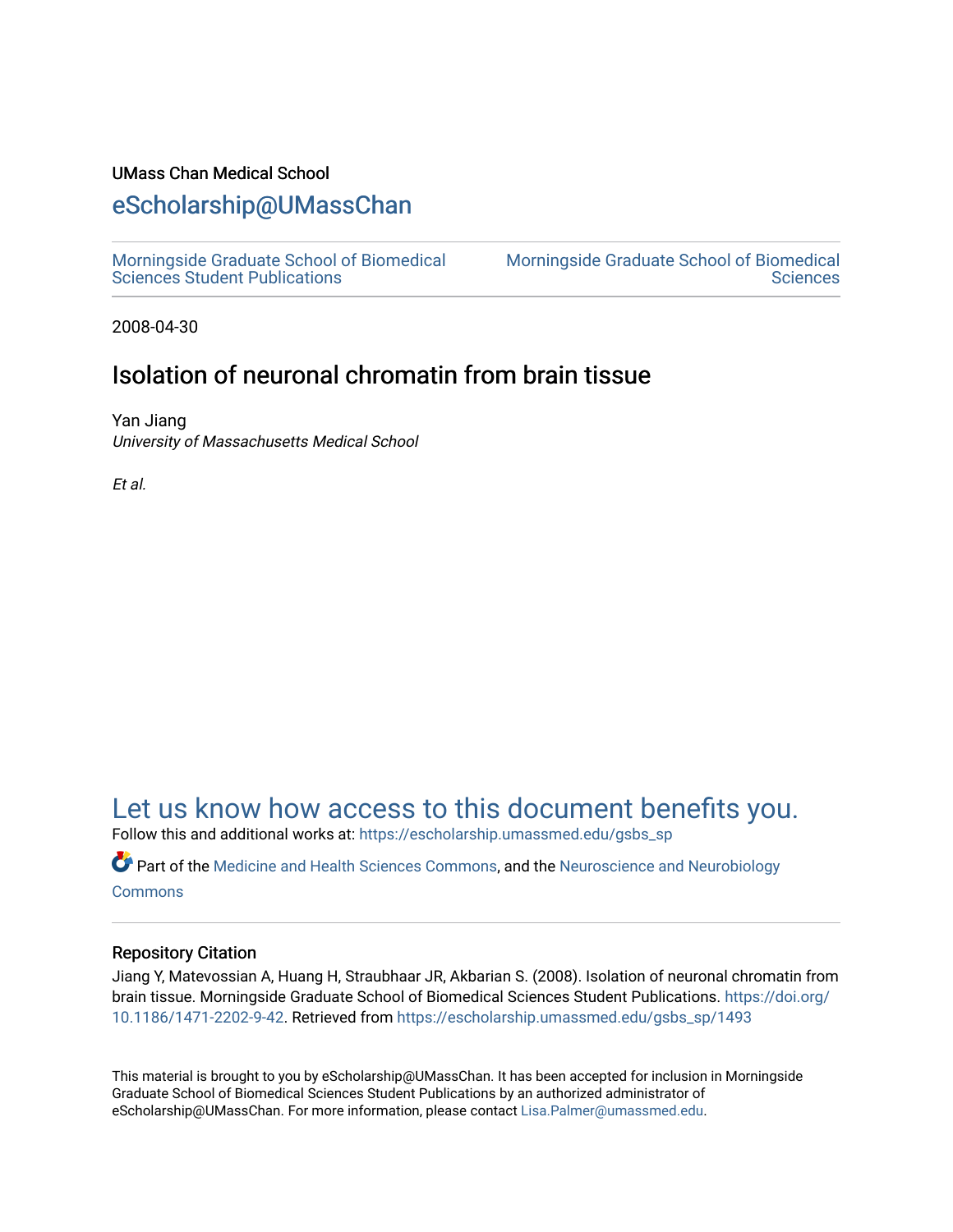# Methodology article **[Open Access](http://www.biomedcentral.com/info/about/charter/)**

# **Isolation of neuronal chromatin from brain tissue** Yan Jiang<sup>1,2</sup>, Anouch Matevossian<sup>1</sup>, Hsien-Sung Huang<sup>1,2</sup>, Juerg Straubhaar<sup>3</sup> and Schahram Akbarian\*1

Address: 1Brudnick Neuropsychiatric Research Institute, Department of Psychiatry, University of Massachusetts Medical School, Worcester, MA, USA, 2Graduate School of Biomedical Sciences, University of Massachusetts Medical School, Worcester, MA, USA and 3Program in Molecular Medicine, University of Massachusetts Medical School, Worcester, MA, USA

Email: Yan Jiang - yan.jiang@umassmed.edu; Anouch Matevossian - anouch.matevossian@umassmed.edu; Hsien-Sung Huang - hsiensung.huang@umassmed.edu; Juerg Straubhaar - juerg.straubhaar@umassmed.edu; Schahram Akbarian\* - schahram.akbarian@umassmed.edu \* Corresponding author

> Received: 29 January 2008 Accepted: 28 April 2008

Published: 28 April 2008

*BMC Neuroscience* 2008, **9**:42 doi:10.1186/1471-2202-9-42

[This article is available from: http://www.biomedcentral.com/1471-2202/9/42](http://www.biomedcentral.com/1471-2202/9/42)

© 2008 Jiang et al; licensee BioMed Central Ltd.

This is an Open Access article distributed under the terms of the Creative Commons Attribution License [\(http://creativecommons.org/licenses/by/2.0\)](http://creativecommons.org/licenses/by/2.0), which permits unrestricted use, distribution, and reproduction in any medium, provided the original work is properly cited.

## **Abstract**

**Background:** DNA-protein interactions in mature brain are increasingly recognized as key regulators for behavioral plasticity and neuronal dysfunction in chronic neuropsychiatric disease. However, chromatin assays typically lack single cell resolution, and therefore little is known about chromatin regulation of differentiated neuronal nuclei that reside in brain parenchyma intermingled with various types of non-neuronal cells.

**Results:** Here, we describe a protocol to selectively tag neuronal nuclei from adult brain – either by (anti-NeuN) immunolabeling or transgene-derived histone H2B-GFP fusion protein – for subsequent fluorescence-activated sorting and chromatin immunoprecipitation (ChIP). To illustrate an example, we compared histone H3 lysine 4 and 9 methylation marks at select gene promoters in neuronal, non-neuronal and unsorted chromatin from mouse forebrain and human cerebral cortex, and provide evidence for neuron-specific histone methylation signatures.

**Conclusion:** With the modifications detailed in this protocol, the method can be used to collect nuclei from specific subtypes of neurons from any brain region for subsequent ChIP with native/unfixed or crosslinked chromatin preparations. Starting with the harvest of brain tissue, ChIP-ready neuronal nuclei can be obtained within one day.

# **Background**

An increasing number of neurodevelopmental and neuropsychiatric disorders are thought to result from defective DNA:protein interactions specifically in neurons; furthermore, sustained changes in neuronal gene expression and behavior after exposure to certain drugs or stimuli are likely to involve chromatin remodeling, including DNA methylation and histone modification changes [1- 5]. However, even the most sensitive chromatin immunoprecipitation assays and most other approaches used to study the regulation of DNA and histone modifications, transcription factor binding etc., lack single cell resolution and instead require the preparation of homogenates from at least 103 – 107 nuclei. Consequently, detailed chromatin analysis was until now not feasible for nuclei of terminally differentiated neurons that typically reside in brain parenchyma intermingled with various types of glia and other cells mostly in a 2:1 – 1:2 ratio, dependent on species and brain regions [6,7].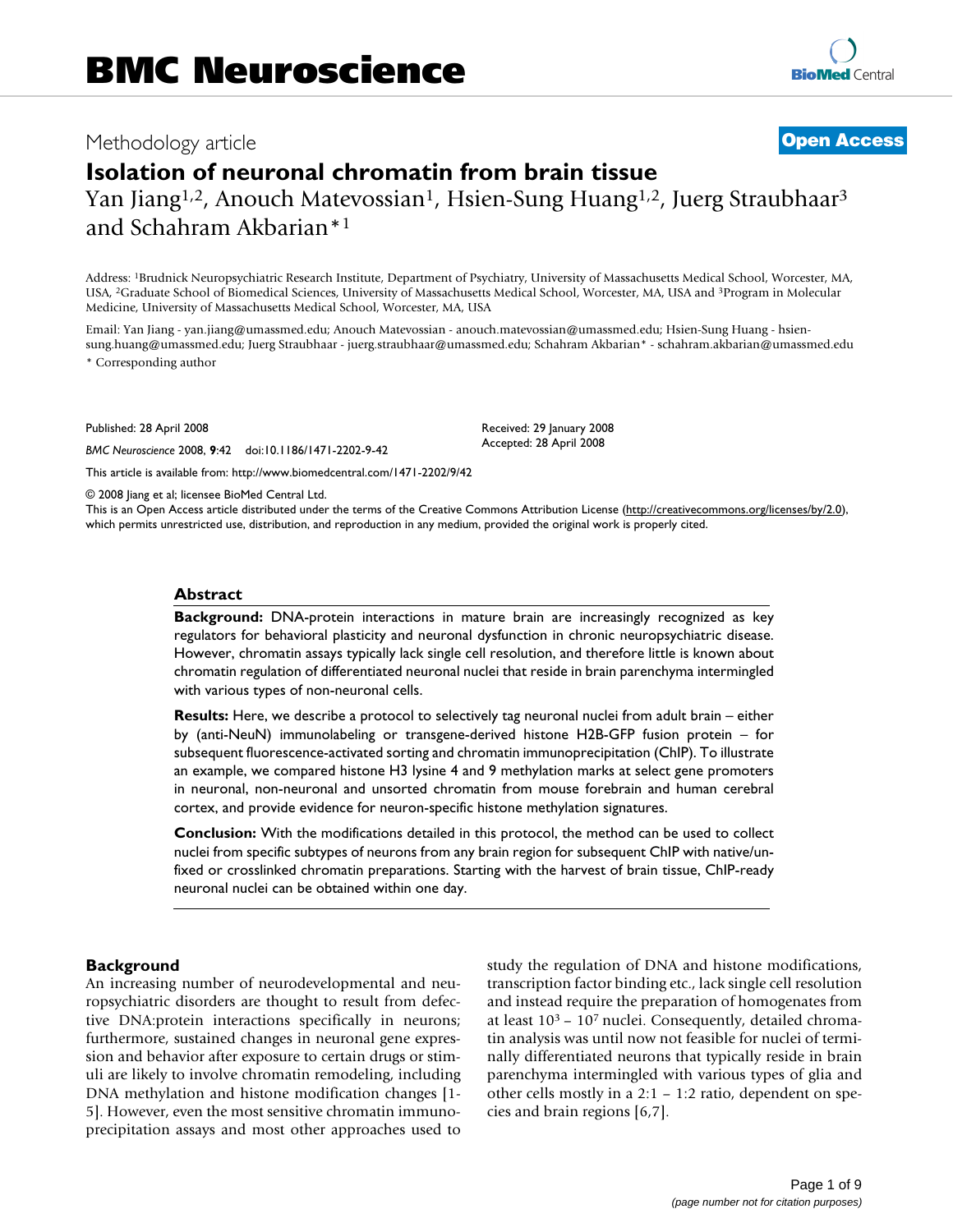Recently, immunostaining in conjunction with fluorescence-activated cell sorting (FACS) was used successfully to selectively collect neuronal nuclei from human (postmortem) brain tissue for the purposes of retrospective birth dating [8] or assessment of age-related changes in DNA cytosine methylation [9]. However, these studies utilized the nuclear harvest for highly sensitive radiation and PCR assays, and it remained unclear whether the protocol could be modified for the purposes of chromatin immunoprecipitation and other techniques that require comparatively larger amount of input (for example, 105 107 nuclei). We provide a detailed protocol for selective sorting of neuronal nuclei from mouse and human brain in quantities sufficient for immunoprecipitation with different chromatin preparations (enzyme-based digestion and crosslinking/sonication), followed by microarray or PCR studies. In addition, we introduce a transgenic mouse line for neuron-specific expression of GFP (enhanced green fluorescent protein)-tagged histone H2B. Evidence is presented that even under baseline conditions, promoterbound histone methylation in neuronal samples is significantly different when compared to unsorted, or non-neuronal nuclei from the same brain region. Therefore, the methods presented here will be important for the study of molecular mechanisms governing epigenetic control of neuronal gene expression and chromatin remodeling specifically in mature brain.

# **Results**

# *H2B-GFP transgenic mice*

The promoter of the ? subunit of the  $Ca^{2+}/cal$ calmodulin dependent protein kinase II gene (CAMKII) was used to drive H2B-EGFP expression; as expected, this transgene labeled most of the neuronal populations in the fore- and midbrain, including cortex, striatum, hippocampus, with the notable exception of the GABAergic interneurons in cerebral cortex and hippocampus (Fig. 3). In contrast, labeling in hindbrain, incl cerebellum, was less consistent (data not shown). The transgene-derived labeling of neuronal nuclei with H2B-EGFP was robust pre- and post-FACS (Fig. 2, panel a-d). To date, our oldest transgenic mice are 5 months of age and so far we did not observe any overt neurological phenotypes, even in animals expressing the fusion protein at comparatively high levels in CNS neurons. Likewise, no adverse effects were reported for transgenic mice expressing high levels of H2B-EGFP in a wide range of tissues, including brain [10].

# *Loss of nuclei during the procedure*

Each of the major steps in this protocol  $- (1)$  extraction of nuclei from the tissue, (2) ultracentrifugation, (3) immunolabeling and (4) fluorescence-activated sorting – could result in loss of nuclei, together totaling perhaps up to 50% of the neuronal nuclei in the starting material. However, despite of these limitations, the alternative



#### Figure 1

**Outline of the procedure to isolate neuronal nuclei from brain for chromatin immunoprecipitation.**

approach, such as nuclei harvesting from primary neuronal culture, is likely not to improve results in a higher yield and would have the additional disadvantage of any *ex vivo* preparation.

#### *Nucleosomes are preserved in sorted nuclei*

Nucleosomes as the elementary unit of chromatin – are comprised of 146 bp of genomic DNA wrapped around core histones H2A, H2B, H3 and H4. To find out whether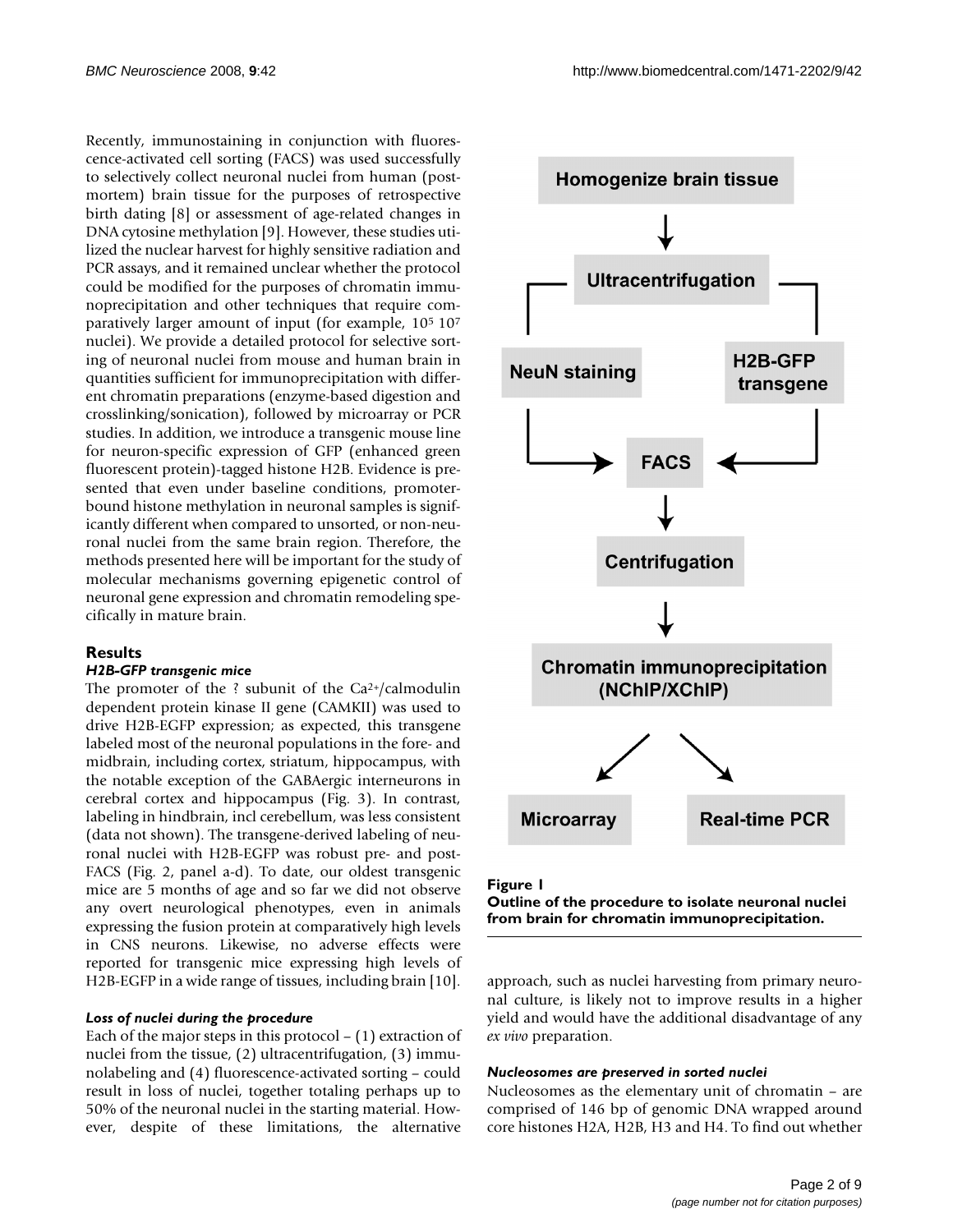

# **Figure 2**

**Neuronal nuclei isolated from adult brain via FACS**. (A) Digitized images of nuclei extracted from forebrain of adult (a-d) CAMIIK-H2B-GFP transgenic mice, and (e-j) wild type mice labeled with NeuN immunoreactivity, as indicated pre and post (FACS sorting), and after pelleting. Green channel for (a, c) GFP or (e, g, i) NeuN; blue channel for DAPI. Notice that post-FACS samples are comprised entirely of neuronal nuclei. Bar = 20 μm. (B) Representative FACS scatter plots from (a) negative control (NC) processed without NeuN antibody, and (b) sample processed with NeuN antibody (NeuN).

nucleosomal structures remain intact in sorted NeuN+ nuclei, we compared nucleosome occupancy at promoters in forebrain from unsorted and NeuN+ nuclei, using a modification-independent anti-H3 C-terminus antibody for ChIP-DSL in conjunction with M8K promoter array (Fig 4A, B). No significant differences between chip-toinput ratios of sorted NeuN+ and unsorted nuclei were observed. Instead, H3 occupancy at specific promoter sequences showed a strong correlation between the NeuN+ and unsorted samples (Spearman rank,  $r =$ 0.651370,  $p < 2.2e^{-16}$ ) (Fig. 4B). We conclude that promoter-bound nucleosomes are intact after the sorting procedure.

# *Differential histone H3 methylation in neuronal nuclei*

To find out whether or not neuronal chromatin, under baseline conditions, shows a histone methylation signature that is different compared to unsorted nuclei, we conducted ChIP for two histone lysine methylation marks, H3K4me2 and H3K9me3. All studies were conducted on the forebrain of male mice 8–12 weeks of age. Histone methylation levels were at 3 out of 4 – arbitrarily chosen – gene promoters significantly different in neuronal chro-



# Figure 3

**Neurons expressing H2B-GFP transgene**. Digitized images from 8 week old CAMIIK-H2B-GFP mice. (a) Cerebral cortex. Notice GFP (green) nuclei across layers II-VI, but not in layer I or white matter (WM). (b) caudate-putamen and (c) hippocampus. (d-f) Nuclei extracted from forebrain and processed for NeuN (red), and nucleophilic dye, DAPI (blue). Notice that GFP (green) expression is limited to 5 of the 6 NeuN immunoreactive nuclei. Arrows label GFP-, NeuN- nuclei, \* labels GFP-, NeuN+ nucleus. (g) Section from cerebral cortex labeled with anti-GAD67 antibody (red). Notice absence of GFP signal in GABA neuron. Bar is (a, c) 100, (b) 300,  $(d-g)$  5  $\mu$ m.

matin (Fig. 4C). Furthermore, in 2 out of 4 promoters (*B2m, Mecp2*), changes in the "open" mark, H3K4me2 and the "repressive" mark, H3K9me3, were in the opposite direction (Fig. 4C). Notably, H3K9me3 levels at the *Mecp2* promoter – i.e., the Rett syndrome gene which is robustly and ubiquitously expressed in mature CNS neurons [11-15] – were higher in neuronal vs. unsorted chromatin. This particular finding was unexpected and requires further investigations.

Next, we wanted to (i) find out whether the above findings can be extrapolated to species other than mouse and (ii) further confirm that histone lysine methylation at select gene loci is differentially regulated in neurons as compared to non-neuronal cells residing in the same tissue. To this end, we utilized postmortem tissue from the human prefrontal cortex for ChIP with H3-tri-methyllysine 4 (H3K4me3), a chromatin mark enriched at sites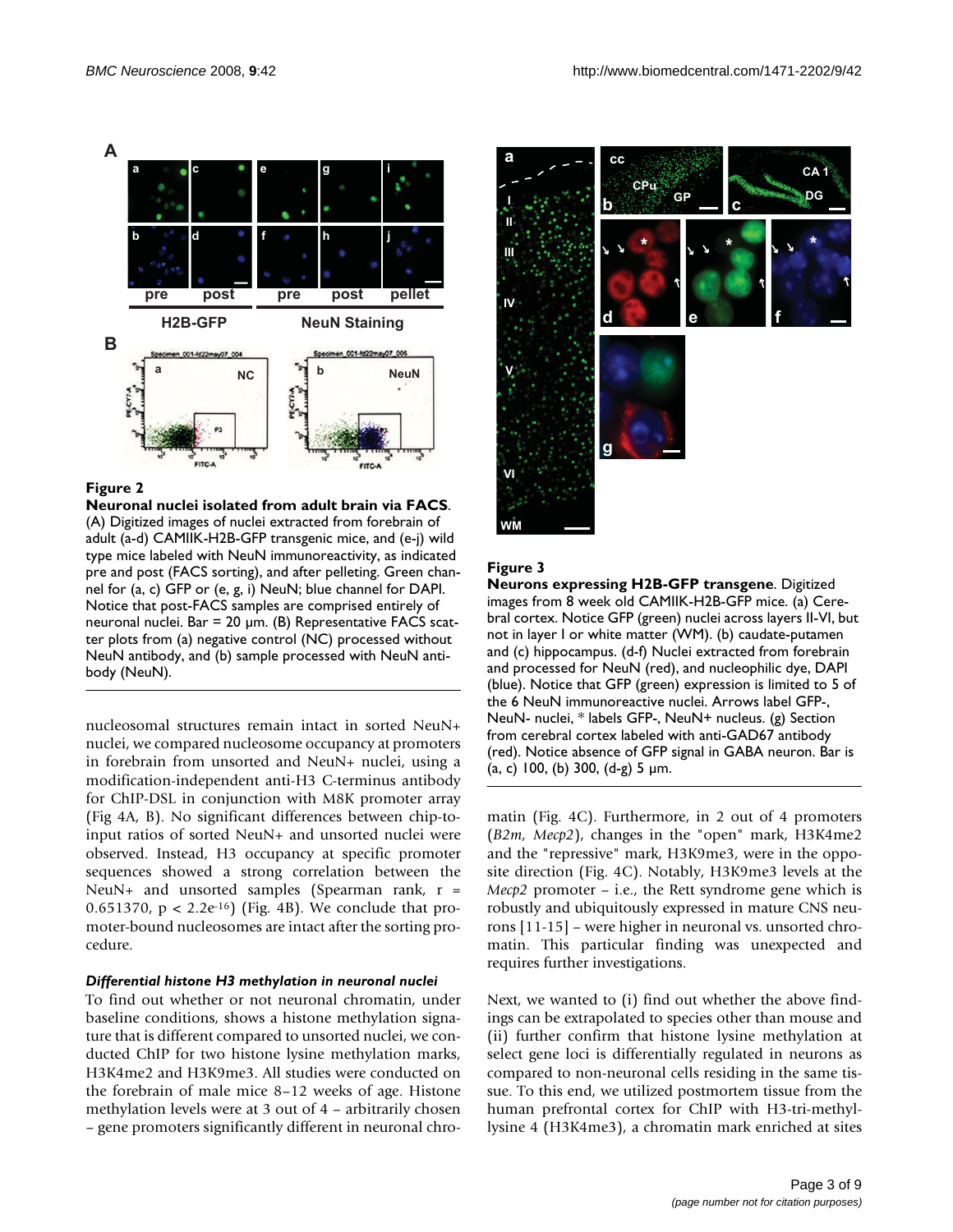

# Figure 4

**Neuron-specific chromatin signatures in mouse brain**. (A) Representative gel picture for 25 cycle PCR product (ChIP-GLAS) from 4 independent replicates of Input I and ChIP C, and water control W. (B) Scatter plot showing correlation between Chip-to-input ratios signal from NeuN+ sorted nuclei (NeuN+ FACS) (x-axis) and unsorted nuclei (NON-FACS) (yaxis), using modification-independent antibody against C-terminus of histone H3 anti-H3. (C) Bar graphs showing ChIP-to-input ratio (y-axis) for (top row) dimethylated H3-lysine 4 (H3K4me2) and (bottom row) trimethylated H3-lysine 9 (H3K9me3) as determined for *Mecp2*, *Gad1*, *B2m*, and *Gfap* gene promoters in chromatin of NeuN+ FACS and NON-FACS nuclei from mouse forebrain. Data shown as mean ± S.E.M., N = 6/sorting; \*p < 0.05, ANOVA NeuN+ FACS v.s. NON-FACS.



# Figure 5

**Neuron-specific chromatin signatures in human prefrontal cortex**. Bar graphs showing ChIP-to-input ratio (yaxis) for trimethylated H3-lysine 4 (H3K4me3) at *GRIN2B*, *BDNF* and *B2M* promoters, and *HBB* (?-globin) locus control region in chromatin of NeuN positive (NeuN+) and negative (NeuN-) FACS sorted nuclei from human prefrontal cortex. Data shown as mean  $\pm$  S.E.M., N = 3 specimens/sorting. The NeuN+ fraction showed, in comparison to NeuN- fraction of the same subject, increased levels of H3K4me3 at *GRIN2B*  and *BDNF* in 3/3 cases. Notice further the extremely low ChIP-to-input ratio for *HBB*.

of active gene expression [16,17]. For each tissue sample, NeuN immunopositive and immunonegative nuclei were sorted separately by FACS, and then processed in parallel for anti-H3K4me3 ChIP followed by qPCR for the following genes: (1) The subunit 2B of the NMDA receptor (*GRIN2B*) and (2) brain-derived neurotrophic factor (*BDNF*); both these genes are in postnatal and adult brain predominantly or exclusively expressed in neurons [18,19]. (3) ? 2 microglobulin (*B2M*), which in CNS is expressed in a mixed population of neuronal and nonneuronal cells and considered as a "housekeeping gene" in postmortem studies [20,21], and (4) the locus control region of the ? globin locus (*HBB*), which is highly regulated in erythopoetic tissues but silent and inactive in brain [22,23]. Levels of H3K4me3 at promoters of the neuron-specific genes, *GRIN2B* and *BDNF*, were consistently higher in chromatin of the NeuN+ nuclei as compared to NeuN- (Fig. 5). These changes were highly specific because H3K4me3 levels in chromatin surrounding *B2M* were higher in NeuN- nuclei, and furthermore, H3K4me3 at the *HBB* locus control region were overall very low (Fig. 5). Taken together, our findings in mouse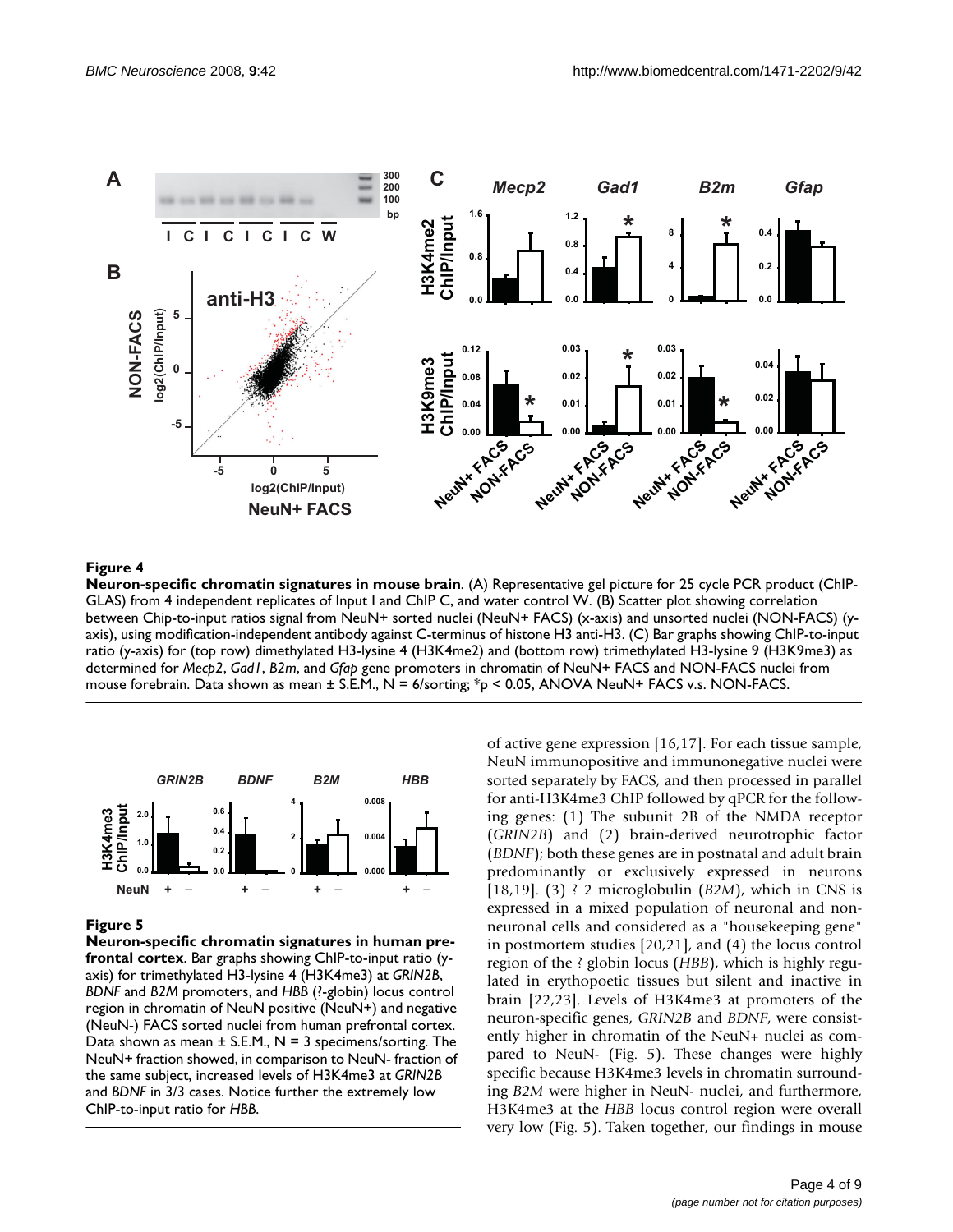forebrain and human prefrontal cortex suggest that – even at baseline – important differences exist between histone methylation signatures of neuronal and non-neuronal chromatin.

# **Conclusion**

The protocol presented here should be particularly useful to investigators who wish to study chromatin regulation, including epigenetic mechanisms of neuronal gene expression, in the mature and the aging brain. The alternative approach, i.e. the study of primary neuronal cultures or neuron-like cell lines, certainly is suited to model developmental mechanisms and neurodevelopmental disease [24-29]. However, neurons and other CNS cells are sustainable in culture, at best, for a few weeks [30,31] and therefore are not ideal from the viewpoint of chronic neuropsychiatric diseases, which often involve a protracted course, late onset and predilection for a specific neuronal subtype. Furthermore, the complexities of brain connectivity and circuitry, among a myriad of other factors, is difficult or impossible to model *ex vivo*. For example, *in vivo* treatment with antipsychotic drugs induces chromatin remodeling in cerebral cortex and striatum, an effect that cannot be mimicked in cortical or striatal cell cultures lacking input from monoamine pathways [32- 34]. Finally, chromatin assays in whole brain tissue are potentially confounded by cellular heterogeneity, including potential shifts in cellular composition during the course of aging or due to disease. Given that chromatin immunoprecipitation with genome-wide coverage from as little as 10,000 cells is now feasible [35], it should be possible to use transgenic mice – including the CAMIIK-H2B-GFP lines presented here – to selectively study the epigenome for highly defined subpopulations of neurons in the mouse. Furthermore, the relative resilience of nuclei in frozen-then-thawed postmortem brain tissue makes it possible to apply the techniques presented here to species other than small laboratory animals, including normal and diseased human brain. It remains to be determined whether or not the approach presented here is applicable to tissues other than brain. When compared to sorting protocols that are based on trypsinization of tissue and sorting of intact (neuronal or non-neuronal) somata [36], our approach has several advantages. First, it is applicable to frozen tissues. Second, the yield of recovered nuclei appears to be much higher, albeit direct comparisons are lacking. Third, it is comparatively simple as compared to related protocols.

To summarize, the perspective to develop chromatin assays for specific types of neuronal populations of the mature brain, as described here, will be relevant for a wide range of physiological and neurological conditions related to transcriptional regulation and chromatin remodeling.

# **Methods**

# *An overview of the procedure is provided in Fig. 1 Human*

Procedures involving human postmortem brain were approved by the institutional review boards of the University of Massachusetts Medical School. Frozen tissues (prefrontal cortex) from 3 specimens (age range: 8–69 years, autolysis interval 5–28 hours) were obtained from the Brain and Tissue Banks for Developmental Disorders, University of Maryland (National Institute of Child Health and Human Development Contract NO1-HD-8- 3284) and from a brain bank at the University of California at Davis (Center for Neuroscience, Director Dr. Edward G. Jones).

# *Mice*

A cassette, comprised of 8 kB of the *CamIIK* (? subunit) promoter and 1.4 kB of histone H2b-eGFP cDNA (CaMK II-H2B-EGFP), was used to generate 3 lines of transgenic mice by pronuclear injection. All the experiments were performed in strict accordance with Institutional Guidelines regarding use of experimental animals.

# *Reagents and reagent setup*

Chemicals used include the following: 1 × PBS (Cellgro, 21-040-CV), Triton X-100 (Fluka, 93426), Igepal CA-630 (NP-40) (Sigma, 1–3021), Protease inhibitor cocktail tablets (Roche, 11697498001), Phenylmethanesulfonyl Fluoride (PMSF) (Sigma, P7626), Mouse anti-NeuN (Upstate, MAB377), Goat anti-mouse IgG, Alexa Fluor 488 (Invitrogen, A11029), Bovine serum Albumin (BSA) (Sigma, B-4287), Normal goat serum (Vector, S-1000), Micrococcal nuclease (Sigma, N-3765), Protein G Agarose, (Upstate, 16–266), Rabbit Anti-H3 (Abcam, ab1791), Rabbit Anti-H3K4me2 (Upstate, 07–030), Rabbit Anti-H3K9me3 (Upstate, 07–442), Rabbit Anti-H3K4me3 (Upstate, 07–473), Normal rabbit IgG (Upstate, 120370)

Nuclei Extraction Buffer (NEB): 0.32 M Sucrose, 5 mM CaCl<sub>2</sub>, 3 mM Mg(Ac)<sub>2</sub>, 0.1 mM EDTA, 10 mM Tris-HCl (pH8), 1 X Protease inhibitor cocktail, 0.1 mM PMSF, w/ o 0.1% Triton X-100, w/o 0.1% NP-40. Sucrose Cushion: 1.8 M Sucrose, 3 mM Mg(Ac)2, 10 mM Tris-HCl (pH8). Blocking Solution: 0.5%. Bovine serum albumin (BSA), 10% normal goat serum, in 1 × PBS.

# *Nuclei extraction from brain tissue*

Total nuclei were extracted via sucrose gradient ultracentrifugation. In the work presented here (mouse), each sample was derived from a single forebrain (adult males, 8–12 weeks of age); (human) 1000 mg of cerebral cortex. All the reagents used were pre-chilled and the entire procedure was performed on ice. Fresh or frozen samples were homogenized by douncing 50 times in 5 mL NEB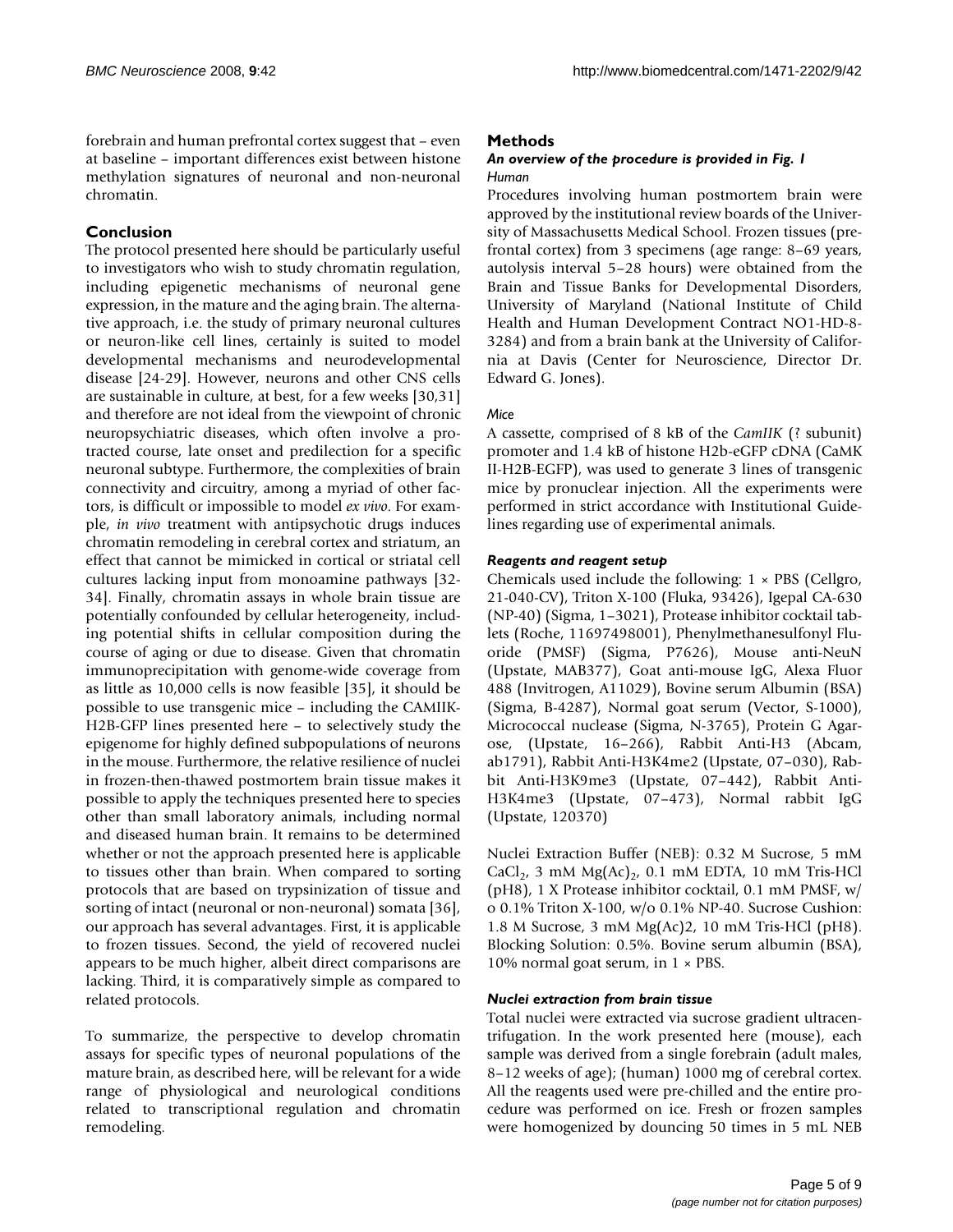with 0.1% Triton X-100, or alternatively, 0.1% NP-40. Triton X-100 was preferable if nuclei require immunotagging (with NeuN, for example), while NP-40 as a milder detergent left more nuclei intact and sufficient when working with nuclei expressing GFP. After douncing, brain homogenates were transferred into 14 mL ultracentrifuge tubes (Beckman, 14 × 95 mm, 344061), and 9 mL of Sucrose Cushion was carefully loaded directly to the bottom of the ultracentrifuge tube. Ultracentrifugation was performed at 24400 rpm for 2.5 hrs at 4°C (Beckman, L8- 70M, SW28 rotor). After centrifugation, a nuclei pellet – thin and typically with a light yellow taint – was formed on the bottom of the tube. The sticky white tissue debris was restrained in the middle interface of the two sucrose layers. Supernatant, including debris, was carefully removed. 1200  $\mu$ l of chilled 1 × PBS was then added into the tube and incubated without disturbing the pellet, for 20 min on ice. This incubation is recommended because the nuclei pellet is easier to dissociate and consequently, there will be less damage to the nuclei. After incubation, the nuclei were dissociated by pipetting up and down. FACS required single nuclei in solution but excess pipetting tended to break nuclei, at least in the unfixed preparations. Pipetting required optimization by checking the nuclei "quality" (intact single nuclei, non-adhering, without debris) under the light microscope. The total number of nuclei was counted by using a hemacytometer. One mouse forebrain typically yielded  $20-30 \times 10^6$  unfixed nuclei after ultracentrifugation.

One alternative option was to fix the nuclei by directly douncing the tissue in NEB containing 1% formalin. Typically, we fixed with formalin at room temperature for 5– 10 min, and then added glycine to a final concentration of 125 mM. The fixed nuclei were pelleted by centrifugation, re-suspended in 5 mL of NEB, and subjected to ultracentrifugation as described above. Nuclei clumping during isolation was – in our experience – usually to blame if the final yield was lower than expected. For unfixed samples, factors that appear to promote clumping are (i) contamination from brain debris, or (ii) DNA leaking from broken nuclei, which appears to be alleviated via careful handling and performing the whole procedure on ice. When a fixation step was included (see above), the only way to significantly alleviate the clumping was to remove Ca2+ from the NEB, albeit this increased the proportion of

**Table 1: Antibodies used for immunotagging of neuronal nuclei.**

broken and damaged nuclei. Thus, lower post-FACS yield is to be expected when working with fixed samples.

# *Immunotagging of neuronal nuclei*

Next, neuronal nuclei were tagged by immnofluorescence staining, using an anti-NeuN antibody (Fig. 2A, panels ej). Firstly, anti-NeuN (Ms) and anti-Ms IgG (Alexa 488) antibodies were co-incubated at room temperature for 5 min (Table 1), then nuclei solution was added and the mixture incubated in darkness for at least 20 min at 4°C before FACS. The proportion of NeuN positive nuclei in the material recovered after ultracentrifugation was about 50%. The FACS background signal was minimal in these preparations (Fig. 2B, panel a).

# *Neuronal nuclei isolation via FACS*

Next, the fluorescent nuclei (H2B-GFP transgene or NeuN labeled) were filtered through a 40 µm Nitex mesh to remove any remaining clumps, and then run through a FACS machine (Vantage SE/Diva, BD Biosciences) with proper gates settings based on the size and density of nuclei, to ensure that only single NeuN+ nuclei were sorted, which typically included 40% of the whole population (Fig. 2B, panel b). After FACS, the NeuN+ nuclei were reanalyzed to confirm the purity. Sample purity typically is > 95%. For selected samples, the purity of NeuN+ nuclei was checked under the microscope (Fig. 2A, panels c, d and g, h). FACS sorting should be performed on the same day as extraction and NeuN labeling of nuclei. For a subset of experiments, including those involving human postmortem brain, immunonegative (NeuN-) nuclei were collected and processed in parallel to the fraction of neuronal (NeuN+) nuclei.

# *Expected yield of neuronal nuclei*

We usually obtained – from a single mouse forebrain – 2.5 × 106 NeuN+ nuclei post-FACS if fixative was added to the NEB and up to  $8 \times 10^6$  nuclei if processed unfixed. We usually obtained from 1000 mg of human (prefrontal) cerebral cortex 5 × 106 NeuN+ nuclei if processed unfixed.

# *Post-FACS nuclei pelleting*

After FACS, nuclei were collected in a large volume of 1  $\times$ PBS, roughly  $4 \times 10^6$  nuclei in 10 mL of  $1 \times$  PBS. This was not ideal for ChIP because processing such a large volume is associated with very high expense and potential "wast-

|                  | Primary/secondary antibody conjugate |                       |                          |                                |                 |
|------------------|--------------------------------------|-----------------------|--------------------------|--------------------------------|-----------------|
|                  | anti-NeuN (Ms)                       | anti-Ms IgG Alexa 488 | <b>Blocking Solution</b> | $\overline{\phantom{a}}$ × PBS | Nuclei solution |
| NeuN             | 1.2 µl                               | -ul                   | $100$ $\mu$              | $300 \mu$                      | $1000$ $\mu$    |
| Negative control | 0 µl                                 | $0.2$ µl              | $20 \mu$                 | $60$ µl                        | $200$ µl        |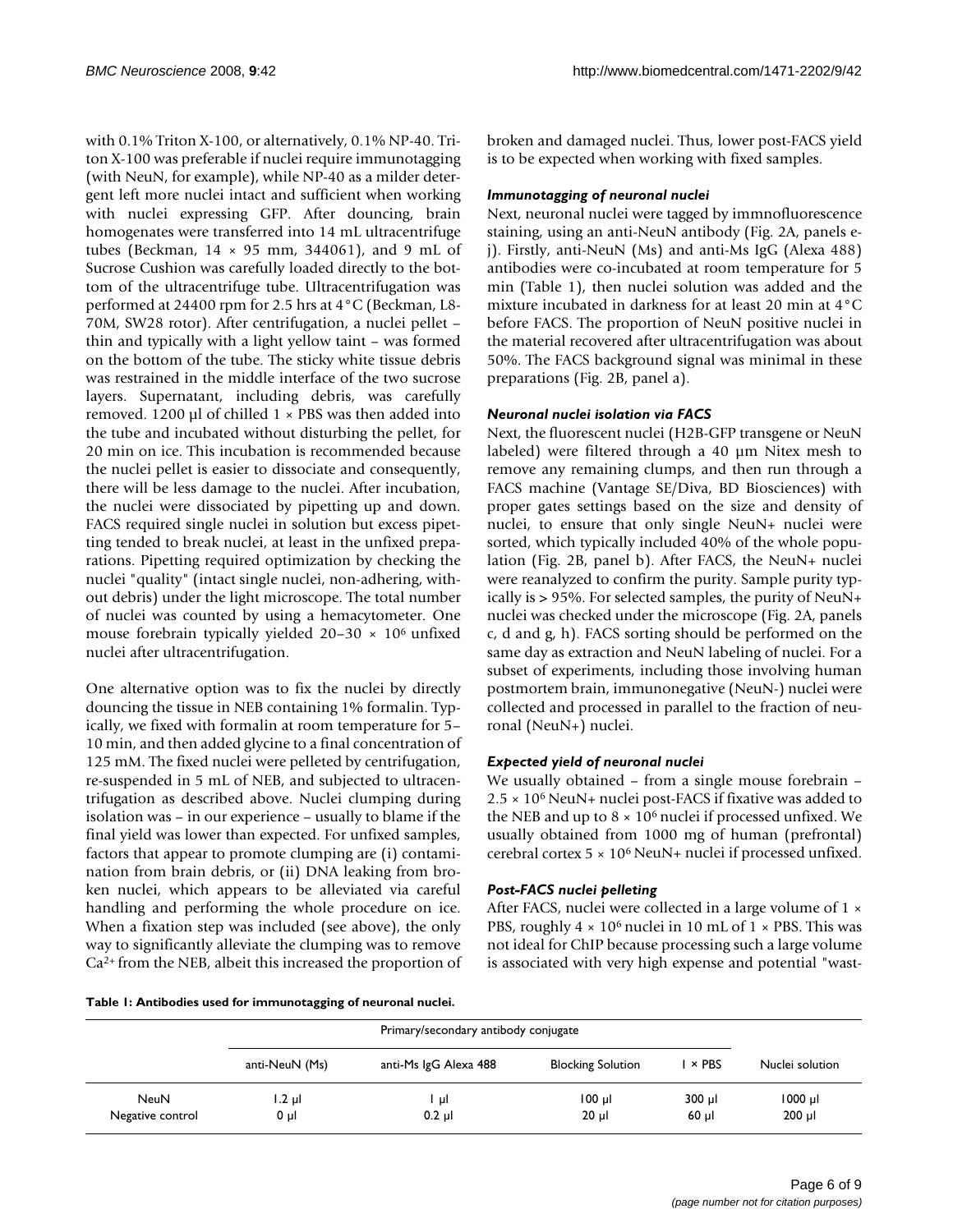ing" of antibodies and other reagents. Therefore, pelleting was important, but the challenge thereby was that post-FACS nuclei became fragile and most of them were destroyed by centrifugation in  $1 \times$  PBS. Therefore, we tested different buffers and noticed that the presence of  $Ca<sup>2+</sup>$  and Mg<sup>2+</sup> is crucial for integrity of nuclei during pelleting. Hence, the concentration of sucrose, Ca2+, and Mg2+ in post-FACS nuclei solution was adjusted by adding the following to each 10 mL of post-FACS nuclei: 2 mL of 1.8 M Sucrose, 50 µl of 1 M CaCl<sub>2</sub>, and 30 µl of 1 M  $Mg(Ac)$ <sub>2</sub>. Samples were mixed gently, incubated on ice for 15 min, and centrifuged at 3000 rpm for 15 min at 4°C.

# *Chromatin immunoprecipitation*

The FACS sorted nuclei were prepared either by micrococcal nuclease digestion for native chromatin immunoprecipitation (NChIP) as described [37], or in case of fixed nuclei, sheared by sonication (Branson Sonifier 250) for XChIP. (Typically, samples were sonicated at power level 6 (Branson, Danbury CT) in ice water, by applying 10 runs of 30 sec impulse with 1 min resting interval. Again, sonication conditions need to be optimized before each experiment.) In the work presented here, only NChIP was used. In brief, micrococcal nuclease (MNase) digestion was performed with a working concentration of 4U/mL at 37°C for 5 min. The resulting mono-nucleosomal preparation (around 146 bp) [see Additional file 1, panel A] was precleaned by incubating with protein G agarose (which should also remove the antibodies used for NeuN labeling of nuclei) and then subjected to immunoprecipitation using antihistone antibodies (see Reagents). Control experiments included samples processed with normal rabbit IgG, in parallel to samples with specific antibodies. Typically, we used  $0.5 - 8 \times 10^6$  nuclei as input.

# *Real time PCR*

Quantification of DNA extracted from immunoprecipitates was done by real time PCR using custom-designed primers targeting the promoter regions of the following genes: (mouse) methyl CpG binding protein 2 (*Mecp2*), glutamate decarboxylase 1 (*Gad 1*), ?2-microglobulin (*B2m*), and Glial fibrillary acidic protein (*Gfap*); (human) glutamate receptor, ionotropic, N-methyl D-aspartate 2B (*GRIN2B*), brain derived neurotrophic factor (*BDNF*), ?2 microglobulin (*B2M*), and the locus control region of the globin genes (*HBB*). Mouse*Mecp2* primer sequence (119 bp): forward GCCTCTTTTCCCTGCCTAAA, reverse CCCTTGCTCTTTGTCGAGAT; *Gad 1* (98 bp): forward TGTCTCACCAAAGTCCCTGTC, reverse CACGTCTGGT-TCGGTGTCT; *B2m* (112 bp): forward GGGAAAGTC-CCTTTGTAACCT, reverse GCGCGCGCTCTTATATAGTT; *Gfap* (100 bp): forward TACCAGAAAGGGGGTTCCTT, reverse AACTCCTCTCACCCCACTGA. Human*GRIN2B* primer sequence (64): forward TCCTCTTCCATTCAG-GTTGG, reverse GGCTATACCATTCCTGGGACA; *BDNF* (102): forward AGCCCAACAACTTTCCCTTT, reverse GAGAGCTCGGCTTACACAGG; *B2M* (99): forward GGGCACCATTAGCAAGTCAC, reverse GGCGCTCAT-TCTAGGACTTC; *HBB* (87): forward CCCCAGGTAGTTC-CCTTT reverse TTCAAGGCCCTGTAGTTGCT. Quantification was done as described [37]. For each of the antibodies used in this study (anti-H3K4me2, -H3K9me3, and -H3K4me3), specific signal was limited to input and chip fractions, and differed from controls by at least 3–4 cycle thresholds [see Additional file 1, panel B, C].

# *ChIP-on-Chip*

To study histone occupancy at gene promoters on a larger scale, a mouse promoter array, M8K (Aviva Systems Biology, San Diego, CA), containing 8000 40-mer oligonucleotide probes targeting gene promoters, was used. The DNA samples were amplified and labeled by Aviva's ChIP-GLAS system. Briefly, both input and immunoprecipated (ChIP) DNA were biotinylated and annealed to the M8K-Oligo-Mix. The DNA samples were then amplified by ligation mediated PCR with T3 and T7 based primers (25 cycles), labeled with Atto 550 or 647, and hybridized onto the chip. Amplification, labeling, hybridization, and washing was carried out according to the manufacturer's instruction (Aviva, AK-0524). Slides were scanned with DNA Microarray ScannerBA (Agilent Technologies, Santa Clara, CA, USA) and intensities extracted with Feature Extraction Software Version 9.1 (Agilent Technologies, Santa Clara, CA, USA). Raw data were read into the R statistical computation environment for preprocessing and data analysis (R: Development core team (2004). R: A language end environment for statistical computing. Vienna, Austria.URL found in Availability and requirements section). Local background intensities were subtracted from raw signals and negative values were replaced with small positive ones. Signals were then normalized using a variance stabilization method described in [38,39] and implemented in the vsn Bioconductor package (Gentleman, RC. et. al., Bioconductor: open software development for computational biology and bioinformatics. Genome Biology 5, R80 (2004)).

# *Other amplification procedures*

We used the Genomeplex whole genomic amplification kit (WGA2, Sigma) to amplify DNA immunoprecipitates, which resulted in 2 to 5 ug of (amplified) DNA from starting material (10 ng of input DNA; ChIP DNA from 0.5 × 106 nuclei).

# **Availability and requirements**

R:A language end environment for statistical computing: <http://www.r-project.org>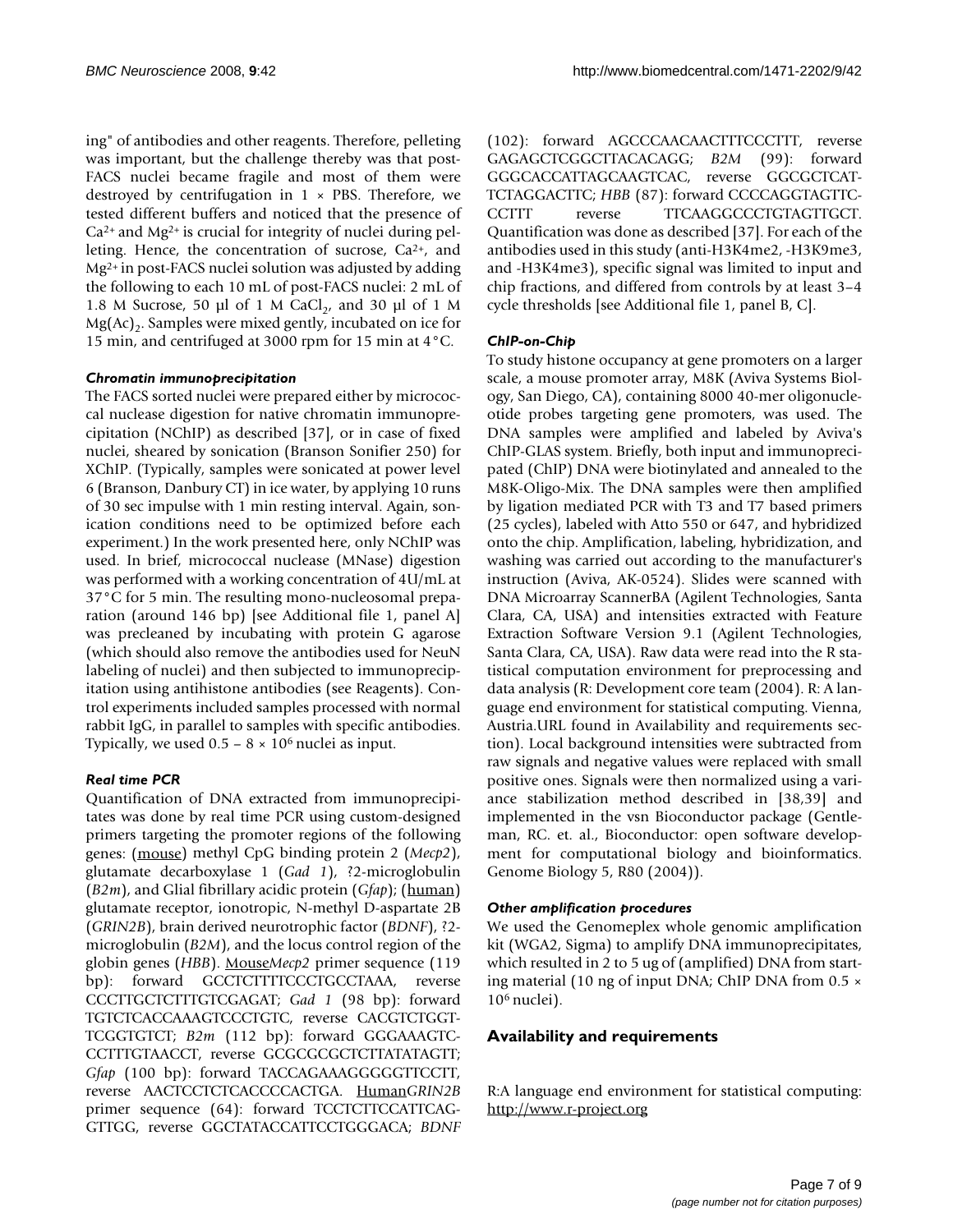# **Authors' contributions**

YJ, H-SH and SA contributed to conception and study design, YJ, H-SH and AM conducted experiments and data analyses; JS performed microarray data analyses; YJ and SA wrote the paper.

# **Additional material**

# **Additional file 1**

*(A) Images from ethidium bromide-stained 1.3% agarose gels showing chromatin DNA from mouse forebrain before (MNase-) and after (MNase+) micrococcal nuclease (MNase) digestion. All samples were treated with RNase A. The DNA ladder is shown on the left side of gel picture. Notice approximately 146 bp DNA fragment only in MNase+ samples. (B), SYBR-green based melting curves from immunoprecipitates with anti-H3K4me2 antibody using primer pairs for mouse* B2m *and*  Gad1*; notice single peak for specific product. (C) Representative amplification curves of inputs (black circles), immunoprecipitates (red circles) and IgG control (green circles), dotted line indicating cycle threshold. Data shown for* Gad1 *and* B2m *separately. Notice samples processed with non-specific IgG show much higher cycle thresholds than input and immunoprecitats.*

Click here for file

[\[http://www.biomedcentral.com/content/supplementary/1471-](http://www.biomedcentral.com/content/supplementary/1471-2202-9-42-S1.pdf) 2202-9-42-S1.pdf]

# **Acknowledgements**

The authors thank Dr. Ralph Kuehn for the CAMIIK promoter and Dr. Konrad Hochedlinger for the H2B-GFP DNA; Dr. Ron Zielke and staff (Brain and Tissue Bank for Developmental Disorders) and Dr. Edward G. Jones and staff (University of California at Davis) for providing postmortem brain specimens. This study was supported by grants from National Institutes of Health (NIH) to S.A.

Core resources supported by the Diabetes Endocrinology Research Center Grant DK032520 were also used.

#### **References**

- Tsankova N, Renthal W, Kumar A, Nestler EJ: **Epigenetic regula-**<br> **tion in psychiatric disorders.** Nat Rev Neurosci 2007, **[tion in psychiatric disorders.](http://www.ncbi.nlm.nih.gov/entrez/query.fcgi?cmd=Retrieve&db=PubMed&dopt=Abstract&list_uids=17453016)** *Nat Rev Neurosci* 2007, **8(5):**355-367.
- 2. Francke U: **[Mechanisms of disease: neurogenetics of MeCP2](http://www.ncbi.nlm.nih.gov/entrez/query.fcgi?cmd=Retrieve&db=PubMed&dopt=Abstract&list_uids=16932552) [deficiency.](http://www.ncbi.nlm.nih.gov/entrez/query.fcgi?cmd=Retrieve&db=PubMed&dopt=Abstract&list_uids=16932552)** *Nat Clin Pract Neurol* 2006, **2(4):**212-221.
- 3. Weaver IC, Cervoni N, Champagne FA, D'Alessio AC, Sharma S, Seckl JR, Dymov S, Szyf M, Meaney MJ: **[Epigenetic programming](http://www.ncbi.nlm.nih.gov/entrez/query.fcgi?cmd=Retrieve&db=PubMed&dopt=Abstract&list_uids=15220929) [by maternal behavior.](http://www.ncbi.nlm.nih.gov/entrez/query.fcgi?cmd=Retrieve&db=PubMed&dopt=Abstract&list_uids=15220929)** *Nat Neurosci* 2004, **7(8):**847-854.
- 4. Lubin FD, Sweatt JD: **[The IkappaB kinase regulates chromatin](http://www.ncbi.nlm.nih.gov/entrez/query.fcgi?cmd=Retrieve&db=PubMed&dopt=Abstract&list_uids=17880897) [structure during reconsolidation of conditioned fear memo](http://www.ncbi.nlm.nih.gov/entrez/query.fcgi?cmd=Retrieve&db=PubMed&dopt=Abstract&list_uids=17880897)[ries.](http://www.ncbi.nlm.nih.gov/entrez/query.fcgi?cmd=Retrieve&db=PubMed&dopt=Abstract&list_uids=17880897)** *Neuron* 2007, **55(6):**942-957.
- 5. Nan X, Hou J, Maclean A, Nasir J, Lafuente MJ, Shu X, Kriaucionis S, Bird A: **[Interaction between chromatin proteins MECP2 and](http://www.ncbi.nlm.nih.gov/entrez/query.fcgi?cmd=Retrieve&db=PubMed&dopt=Abstract&list_uids=17296936) [ATRX is disrupted by mutations that cause inherited mental](http://www.ncbi.nlm.nih.gov/entrez/query.fcgi?cmd=Retrieve&db=PubMed&dopt=Abstract&list_uids=17296936) [retardation.](http://www.ncbi.nlm.nih.gov/entrez/query.fcgi?cmd=Retrieve&db=PubMed&dopt=Abstract&list_uids=17296936)** *Proc Natl Acad Sci U S A* 2007, **104(8):**2709-2714.
- 6. Herculano-Houzel S, Mota B, Lent R: **[Cellular scaling rules for](http://www.ncbi.nlm.nih.gov/entrez/query.fcgi?cmd=Retrieve&db=PubMed&dopt=Abstract&list_uids=16880386) [rodent brains.](http://www.ncbi.nlm.nih.gov/entrez/query.fcgi?cmd=Retrieve&db=PubMed&dopt=Abstract&list_uids=16880386)** *Proc Natl Acad Sci U S A* 2006, **103(32):**12138-12143.
- Sherwood CC, Stimpson CD, Raghanti MA, Wildman DE, Uddin M, Grossman LI, Goodman M, Redmond JC, Bonar CJ, Erwin JM, Hof PR: **[Evolution of increased glia-neuron ratios in the human fron](http://www.ncbi.nlm.nih.gov/entrez/query.fcgi?cmd=Retrieve&db=PubMed&dopt=Abstract&list_uids=16938869)[tal cortex.](http://www.ncbi.nlm.nih.gov/entrez/query.fcgi?cmd=Retrieve&db=PubMed&dopt=Abstract&list_uids=16938869)** *Proc Natl Acad Sci U S A* 2006, **103(37):**13606-13611.
- Spalding KL, Bhardwaj RD, Buchholz BA, Druid H, Frisen J: **Retro-**<br>spective birth dating of cells in humans. Cell 2005. [spective birth dating of cells in humans.](http://www.ncbi.nlm.nih.gov/entrez/query.fcgi?cmd=Retrieve&db=PubMed&dopt=Abstract&list_uids=16009139) **122(1):**133-143.
- 9. Siegmund KD, Connor CM, Campan M, Long TI, Weisenberger DJ, Biniszkiewicz D, Jaenisch R, Laird PW, Akbarian S: **[DNA Methyla](http://www.ncbi.nlm.nih.gov/entrez/query.fcgi?cmd=Retrieve&db=PubMed&dopt=Abstract&list_uids=17878930)[tion in the Human Cerebral Cortex Is Dynamically Regu](http://www.ncbi.nlm.nih.gov/entrez/query.fcgi?cmd=Retrieve&db=PubMed&dopt=Abstract&list_uids=17878930)lated throughout the Life Span and Involves Differentiated [Neurons.](http://www.ncbi.nlm.nih.gov/entrez/query.fcgi?cmd=Retrieve&db=PubMed&dopt=Abstract&list_uids=17878930)** *PLoS ONE* 2007, **2:**e895.
- 10. Hadjantonakis AK, Papaioannou VE: **[Dynamic in vivo imaging and](http://www.ncbi.nlm.nih.gov/entrez/query.fcgi?cmd=Retrieve&db=PubMed&dopt=Abstract&list_uids=15619330) [cell tracking using a histone fluorescent protein fusion in](http://www.ncbi.nlm.nih.gov/entrez/query.fcgi?cmd=Retrieve&db=PubMed&dopt=Abstract&list_uids=15619330) [mice.](http://www.ncbi.nlm.nih.gov/entrez/query.fcgi?cmd=Retrieve&db=PubMed&dopt=Abstract&list_uids=15619330)** *BMC Biotechnol* 2004, **4:**33.
- 11. Akbarian S, Chen RZ, Gribnau J, Rasmussen TP, Fong H, Jaenisch R, Jones EG: **[Expression pattern of the Rett syndrome gene](http://www.ncbi.nlm.nih.gov/entrez/query.fcgi?cmd=Retrieve&db=PubMed&dopt=Abstract&list_uids=11592848) [MeCP2 in primate prefrontal cortex.](http://www.ncbi.nlm.nih.gov/entrez/query.fcgi?cmd=Retrieve&db=PubMed&dopt=Abstract&list_uids=11592848)** *Neurobiol Dis* 2001, **8(5):**784-791.
- 12. Chen RZ, Akbarian S, Tudor M, Jaenisch R: **[Deficiency of methyl-](http://www.ncbi.nlm.nih.gov/entrez/query.fcgi?cmd=Retrieve&db=PubMed&dopt=Abstract&list_uids=11242118)[CpG binding protein-2 in CNS neurons results in a Rett-like](http://www.ncbi.nlm.nih.gov/entrez/query.fcgi?cmd=Retrieve&db=PubMed&dopt=Abstract&list_uids=11242118) [phenotype in mice.](http://www.ncbi.nlm.nih.gov/entrez/query.fcgi?cmd=Retrieve&db=PubMed&dopt=Abstract&list_uids=11242118)** *Nat Genet* 2001, **27(3):**327-331.
- 13. Shahbazian MD, Antalffy B, Armstrong DL, Zoghbi HY: **[Insight into](http://www.ncbi.nlm.nih.gov/entrez/query.fcgi?cmd=Retrieve&db=PubMed&dopt=Abstract&list_uids=11809720) [Rett syndrome: MeCP2 levels display tissue- and cell-specific](http://www.ncbi.nlm.nih.gov/entrez/query.fcgi?cmd=Retrieve&db=PubMed&dopt=Abstract&list_uids=11809720) [differences and correlate with neuronal maturation.](http://www.ncbi.nlm.nih.gov/entrez/query.fcgi?cmd=Retrieve&db=PubMed&dopt=Abstract&list_uids=11809720)** *Hum Mol Genet* 2002, **11(2):**115-124.
- 14. Jung BP, Jugloff DG, Zhang G, Logan R, Brown S, Eubanks JH: **[The](http://www.ncbi.nlm.nih.gov/entrez/query.fcgi?cmd=Retrieve&db=PubMed&dopt=Abstract&list_uids=12605461) [expression of methyl CpG binding factor MeCP2 correlates](http://www.ncbi.nlm.nih.gov/entrez/query.fcgi?cmd=Retrieve&db=PubMed&dopt=Abstract&list_uids=12605461) with cellular differentiation in the developing rat brain and in [cultured cells.](http://www.ncbi.nlm.nih.gov/entrez/query.fcgi?cmd=Retrieve&db=PubMed&dopt=Abstract&list_uids=12605461)** *J Neurobiol* 2003, **55(1):**86-96.
- 15. Kishi N, Macklis JD: **[MECP2 is progressively expressed in post](http://www.ncbi.nlm.nih.gov/entrez/query.fcgi?cmd=Retrieve&db=PubMed&dopt=Abstract&list_uids=15519245)[migratory neurons and is involved in neuronal maturation](http://www.ncbi.nlm.nih.gov/entrez/query.fcgi?cmd=Retrieve&db=PubMed&dopt=Abstract&list_uids=15519245) [rather than cell fate decisions.](http://www.ncbi.nlm.nih.gov/entrez/query.fcgi?cmd=Retrieve&db=PubMed&dopt=Abstract&list_uids=15519245)** *Mol Cell Neurosci* 2004, **27(3):**306-321.
- 16. Mikkelsen TS, Ku M, Jaffe DB, Issac B, Lieberman E, Giannoukos G, Alvarez P, Brockman W, Kim TK, Koche RP, Lee W, Mendenhall E, O'Donovan A, Presser A, Russ C, Xie X, Meissner A, Wernig M, Jaenisch R, Nusbaum C, Lander ES, Bernstein BE: **[Genome-wide maps](http://www.ncbi.nlm.nih.gov/entrez/query.fcgi?cmd=Retrieve&db=PubMed&dopt=Abstract&list_uids=17603471) [of chromatin state in pluripotent and lineage-committed](http://www.ncbi.nlm.nih.gov/entrez/query.fcgi?cmd=Retrieve&db=PubMed&dopt=Abstract&list_uids=17603471) [cells.](http://www.ncbi.nlm.nih.gov/entrez/query.fcgi?cmd=Retrieve&db=PubMed&dopt=Abstract&list_uids=17603471)** *Nature* 2007, **448(7153):**553-560.
- 17. Sims RJ 3rd, Nishioka K, Reinberg D: **[Histone lysine methylation:](http://www.ncbi.nlm.nih.gov/entrez/query.fcgi?cmd=Retrieve&db=PubMed&dopt=Abstract&list_uids=14585615)** [a signature for chromatin function.](http://www.ncbi.nlm.nih.gov/entrez/query.fcgi?cmd=Retrieve&db=PubMed&dopt=Abstract&list_uids=14585615) **19(11):**629-639.
- 18. Sasner M, Buonanno A: [Distinct N-methyl-D-aspartate recep](http://www.ncbi.nlm.nih.gov/entrez/query.fcgi?cmd=Retrieve&db=PubMed&dopt=Abstract&list_uids=8702910)**[tor 2B subunit gene sequences confer neural and develop](http://www.ncbi.nlm.nih.gov/entrez/query.fcgi?cmd=Retrieve&db=PubMed&dopt=Abstract&list_uids=8702910)[mental specific expression.](http://www.ncbi.nlm.nih.gov/entrez/query.fcgi?cmd=Retrieve&db=PubMed&dopt=Abstract&list_uids=8702910)** *J Biol Chem* 1996, **271(35):**21316-21322.
- 19. Huntley GW, Benson DL, Jones EG, Isackson PJ: **[Developmental](http://www.ncbi.nlm.nih.gov/entrez/query.fcgi?cmd=Retrieve&db=PubMed&dopt=Abstract&list_uids=1473278) [expression of brain derived neurotrophic factor mRNA by](http://www.ncbi.nlm.nih.gov/entrez/query.fcgi?cmd=Retrieve&db=PubMed&dopt=Abstract&list_uids=1473278) [neurons of fetal and adult monkey prefrontal cortex.](http://www.ncbi.nlm.nih.gov/entrez/query.fcgi?cmd=Retrieve&db=PubMed&dopt=Abstract&list_uids=1473278)** *Brain Res Dev Brain Res* 1992, **70(1):**53-63.
- 20. Lipska BK, Deep-Soboslay A, Weickert CS, Hyde TM, Martin CE, Herman MM, Kleinman JE: **[Critical factors in gene expression in](http://www.ncbi.nlm.nih.gov/entrez/query.fcgi?cmd=Retrieve&db=PubMed&dopt=Abstract&list_uids=16997002) [postmortem human brain: Focus on studies in schizophre](http://www.ncbi.nlm.nih.gov/entrez/query.fcgi?cmd=Retrieve&db=PubMed&dopt=Abstract&list_uids=16997002)[nia.](http://www.ncbi.nlm.nih.gov/entrez/query.fcgi?cmd=Retrieve&db=PubMed&dopt=Abstract&list_uids=16997002)** *Biol Psychiatry* 2006, **60(6):**650-658.
- 21. Mimmack ML, Brooking J, Bahn S: **[Quantitative polymerase chain](http://www.ncbi.nlm.nih.gov/entrez/query.fcgi?cmd=Retrieve&db=PubMed&dopt=Abstract&list_uids=14960285) [reaction: validation of microarray results from postmortem](http://www.ncbi.nlm.nih.gov/entrez/query.fcgi?cmd=Retrieve&db=PubMed&dopt=Abstract&list_uids=14960285) [brain studies.](http://www.ncbi.nlm.nih.gov/entrez/query.fcgi?cmd=Retrieve&db=PubMed&dopt=Abstract&list_uids=14960285)** *Biol Psychiatry* 2004, **55(4):**337-345.
- 22. Forsberg EC, Downs KM, Christensen HM, Im H, Nuzzi PA, Bresnick EH: **[Developmentally dynamic histone acetylation pattern of](http://www.ncbi.nlm.nih.gov/entrez/query.fcgi?cmd=Retrieve&db=PubMed&dopt=Abstract&list_uids=11121052) [a tissue-specific chromatin domain.](http://www.ncbi.nlm.nih.gov/entrez/query.fcgi?cmd=Retrieve&db=PubMed&dopt=Abstract&list_uids=11121052)** *Proc Natl Acad Sci U S A* 2000, **97(26):**14494-14499.
- 23. Stadler F, Kolb G, Rubusch L, Baker SP, Jones EG, Akbarian S: **[His](http://www.ncbi.nlm.nih.gov/entrez/query.fcgi?cmd=Retrieve&db=PubMed&dopt=Abstract&list_uids=15998284)tone methylation at gene promoters is associated with [developmental regulation and region-specific expression of](http://www.ncbi.nlm.nih.gov/entrez/query.fcgi?cmd=Retrieve&db=PubMed&dopt=Abstract&list_uids=15998284) ionotropic and metabotropic glutamate receptors in human [brain.](http://www.ncbi.nlm.nih.gov/entrez/query.fcgi?cmd=Retrieve&db=PubMed&dopt=Abstract&list_uids=15998284)** *J Neurochem* 2005, **94(2):**324-336.
- 24. Nelson ED, Kavalali ET, Monteggia LM: **[Activity-dependent sup](http://www.ncbi.nlm.nih.gov/entrez/query.fcgi?cmd=Retrieve&db=PubMed&dopt=Abstract&list_uids=18184782)[pression of miniature neurotransmission through the regula](http://www.ncbi.nlm.nih.gov/entrez/query.fcgi?cmd=Retrieve&db=PubMed&dopt=Abstract&list_uids=18184782)[tion of DNA methylation.](http://www.ncbi.nlm.nih.gov/entrez/query.fcgi?cmd=Retrieve&db=PubMed&dopt=Abstract&list_uids=18184782)** *J Neurosci* 2008, **28(2):**395-406.
- 25. Yasui DH, Peddada S, Bieda MC, Vallero RO, Hogart A, Nagarajan RP, Thatcher KN, Farnham PJ, Lasalle JM: **[Integrated epigenomic](http://www.ncbi.nlm.nih.gov/entrez/query.fcgi?cmd=Retrieve&db=PubMed&dopt=Abstract&list_uids=18042715) [analyses of neuronal MeCP2 reveal a role for long-range](http://www.ncbi.nlm.nih.gov/entrez/query.fcgi?cmd=Retrieve&db=PubMed&dopt=Abstract&list_uids=18042715) [interaction with active genes.](http://www.ncbi.nlm.nih.gov/entrez/query.fcgi?cmd=Retrieve&db=PubMed&dopt=Abstract&list_uids=18042715)** *Proc Natl Acad Sci U S A* 2007, **104(49):**19416-19421.
- 26. Chen WG, Chang Q, Lin Y, Meissner A, West AE, Griffith EC, Jaenisch R, Greenberg ME: **[Derepression of BDNF transcription](http://www.ncbi.nlm.nih.gov/entrez/query.fcgi?cmd=Retrieve&db=PubMed&dopt=Abstract&list_uids=14593183) [involves calcium-dependent phosphorylation of MeCP2.](http://www.ncbi.nlm.nih.gov/entrez/query.fcgi?cmd=Retrieve&db=PubMed&dopt=Abstract&list_uids=14593183)** *Science* 2003, **302(5646):**885-889.
- Ge W, He F, Kim KJ, Blanchi B, Coskun V, Nguyen L, Wu X, Zhao J, Heng JI, Martinowich K, Tao J, Wu H, Castro D, Sobeih MM, Corfas G, Gleeson JG, Greenberg ME, Guillemot F, Sun YE: **[Coupling of](http://www.ncbi.nlm.nih.gov/entrez/query.fcgi?cmd=Retrieve&db=PubMed&dopt=Abstract&list_uids=16432194)**